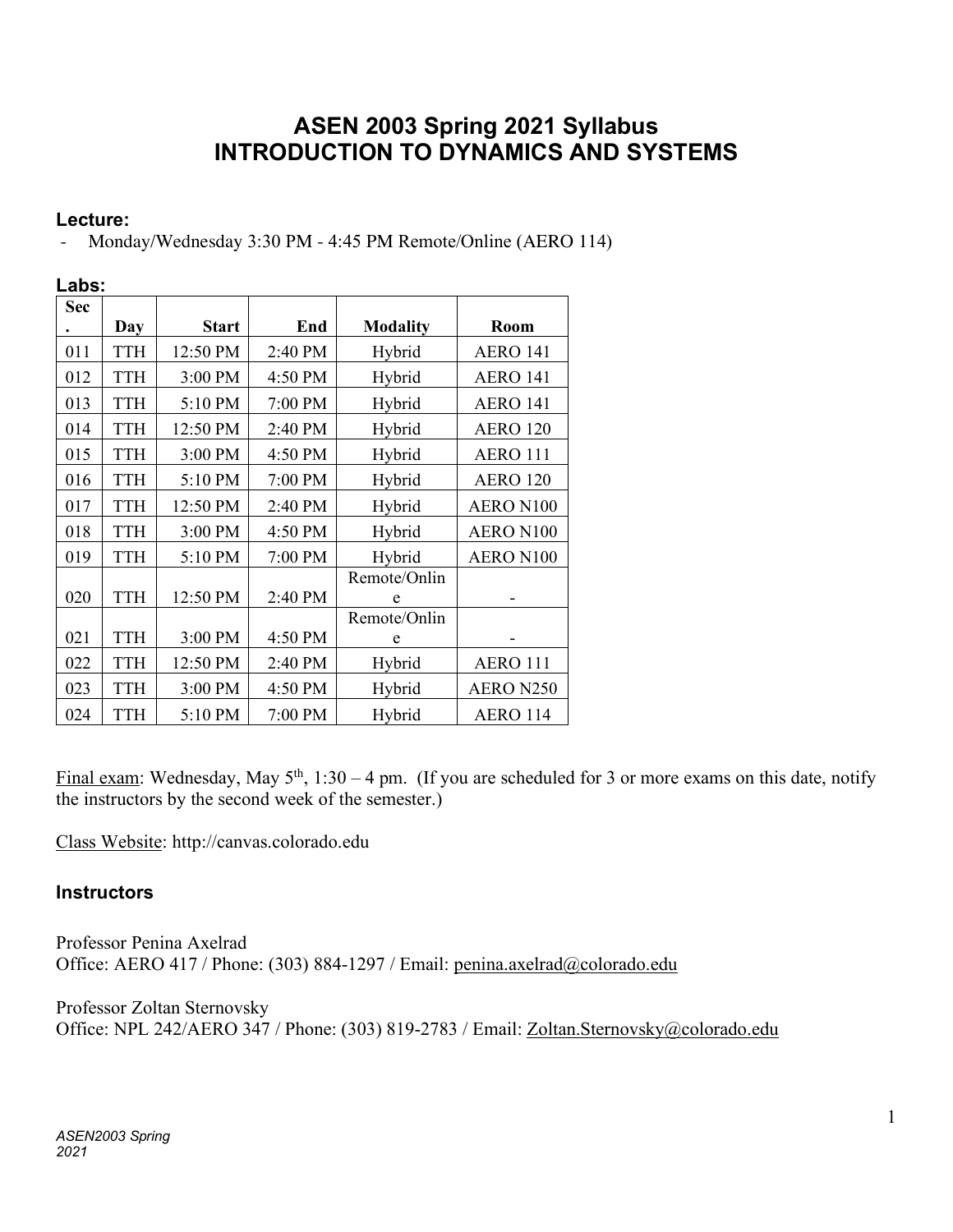### **Lab Instructor:**

Bobby Hodgkinson Office: AERO 150D / Phone: (303) 492-4481 / Email: hodgkinr@colorado.edu

### **Teaching Assistants/Fellows:**

| Jeffrey Hadley       | Email: <i>Jeffrey.Hadley@colorado.edu</i> |
|----------------------|-------------------------------------------|
| Dawson Beatty        | Email: Dawson.Beatty@colorado.edu         |
| Mikaela Dobbin       | Email: mikaela.dobbin@colorado.edu        |
| Isaac Goldner        | Email: isaac.goldner@colorado.edu         |
| Johnathan Tucker     | Email: johnathan.tucker@colorado.edu      |
| Benjamin Gavin       | Email: Benjamin.Gavin@colorado.edu        |
| Nathan Kangchen Zhao | Email: Nathan.Zhao@colorado.edu           |

### **Textbook**

Required: *Engineering Mechanics: Dynamics,* by Bedford and Fowler, Fifth Edition, 2008. ISBN VP ISBN-10: 0132971135

#### **Overview**

The study of dynamics is a key component of every undergraduate engineering major, and is especially relevant to Aerospace Engineering. In the upper division you will begin taking courses dealing with the dynamics of air and space vehicles building upon the fundamentals presented in this class. Structures, fluids, controls, and orbital mechanics all have roots in this material, so it is critical that you build this technical base carefully.

In this class the fundamentals of two-dimensional motion of particles and rigid bodies are presented from both a theoretical and practical point of view. In addition to deriving and using first principles of dynamics, we will do experiments, designs, and hands-on work that are intended to help students develop an intuition or feel for dynamics. Furthermore, we take the study of simple motions one step further by introducing the fundamental concepts of vibrations and control into this course. Vibration analysis is critical to aerospace vehicle design, and as engineers we must both understand the motion of vehicles and learn how to modify the vehicle to suit mission requirements. This course will give you a flavor of these advanced topics, laying the groundwork for more advanced studies in your junior and senior years.

### **Course Outline**

- 1. Particle Kinematics and Kinetics
- 2. Particle Energy and Momentum Methods
- 3. Planar Rigid Body Kinematics and Kinetics
- 4. Rigid Body Energy and Momentum Methods
- 5. Vibrations
- 6. Systems and Control

### **Prerequisites**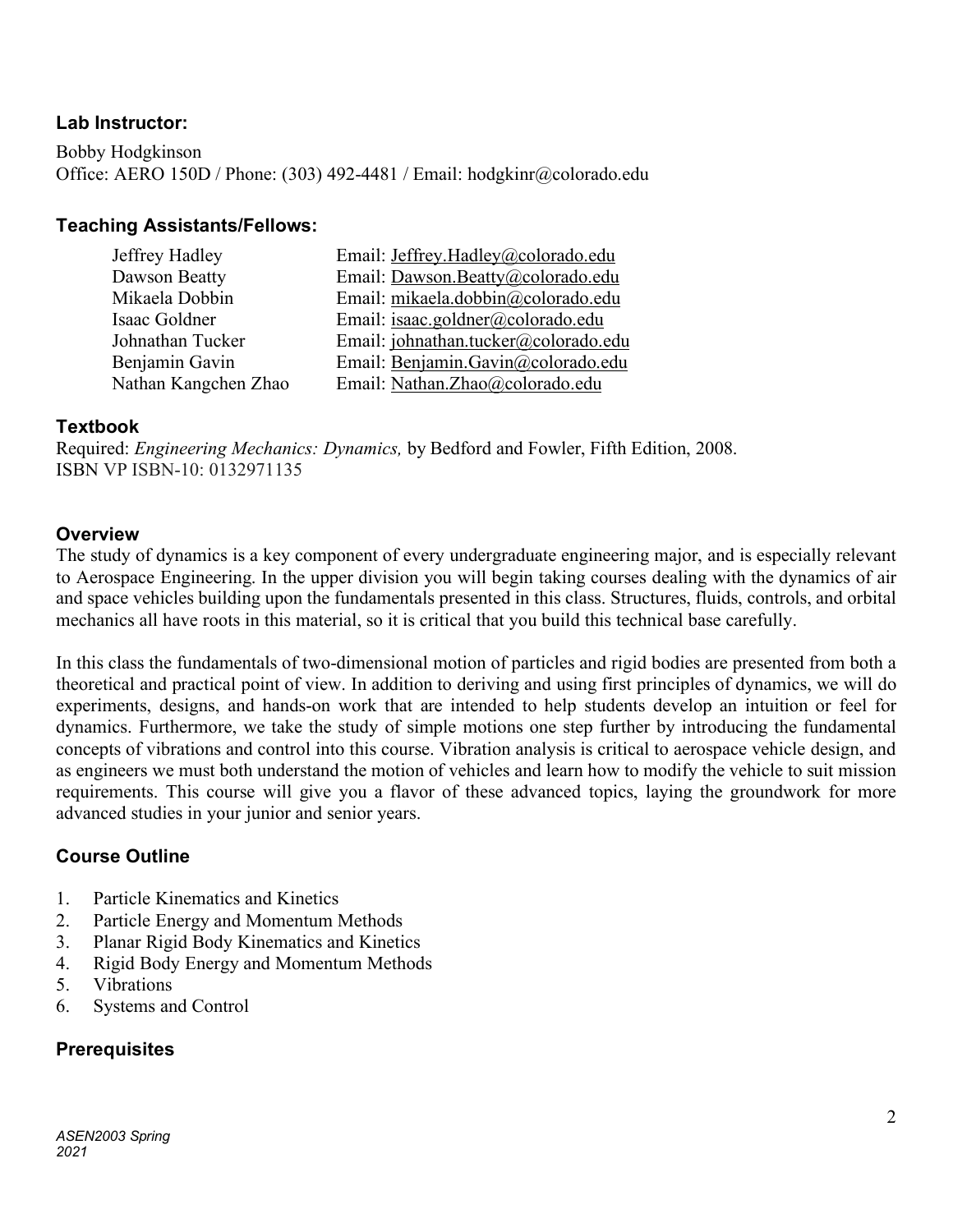Physics 1, ASEN2001, and ASEN2012, APPRM2350 are prerequisites for this course. APPM2360 is a pre or corequisite. Much of the material covered in this class has been introduced in your freshman physics class. It also depends heavily on a solid understanding of statics. Students are expected to have a working knowledge of vector operations and vector calculus. Assignments regularly require the use of MATLAB; students are expected to be proficient in the use of MATLAB for problem solving.

## **Course Components**

Material and concepts are introduced, and student mastery is evaluated using several mechanisms throughout the course:

**Reading Assignments** - The primary means for conveying factual information, techniques, and examples is reading assignments in the textbook and course notes. The textbook is excellent, providing clear explanations and numerous examples of varying difficulty - take advantage of this outstanding resource. Reading assignments are to be completed prior to the class lecture period.

**Lecture & Discussion** – We typically start a new topic in each lecture session. The instructor will provide a complementary overview of the material covered in the reading assignment.

**Homework** – Homework problems are generally assigned once per week. They provide practice in solving problems of varying difficulty and sometimes will also involve computing. Collaboration on homework is allowed (copying from others or solution manuals is not); however, students are encouraged to use homework as a means to ensure their individual mastery of the subject. In-class group problem solving and labs will allow for considerable collaborative problem solving. The due date of homework is generally on Mondays by 11 pm.

**Group Problem Solving** – In the lecture and lab periods we will sometimes have group problem solving sessions. A handout is provided with conceptual questions about the material and/or relevant problems (often from previous year's exams). Students work in groups to answer conceptual questions about the material and do practice problems in preparation for the unit exam. We discuss the questions and problem solutions in class.

**Labs** - There are a variety of experimental and design labs in this course that offer a different perspective on the material. They vary in duration and requirements. Each lab handout will state the objectives of the assignment, the report requirements, and the weighting (number of points) in the overall lab grade. In some cases, students will observe dynamic phenomena in the lab before we formally discuss the theory and do practice problems. Why do it in this order? The idea behind this type of "discovery learning" is that it helps you develop a concrete mental picture to connect to abstract mathematical concepts; and, it allows the student to formulate the questions that need to be answered to fully understand the experiment. In particular, we have tried to avoid making the labs "canned" or "turn-key"; that is, you should **not** expect to be able to walk into the lab, collect some data, and crank out a fill-in-the-blank answer to the lab questions.

The labs are designed so that you **should** expect to have to try out several different approaches or ideas, puzzle over and discuss surprising results, debug and adjust models, and ultimately demonstrate a clear understanding of the material. We encourage you to work with your team to figure things out, ask questions of the instructors and TA's when you are stuck, make some calculations, and maybe redo the experiment based on what you observed. The final result of the lab is not a "right" answer, but rather a set of answers and a solid explanation, based on correct mathematical theory and good experimental practice, of why such results were obtained.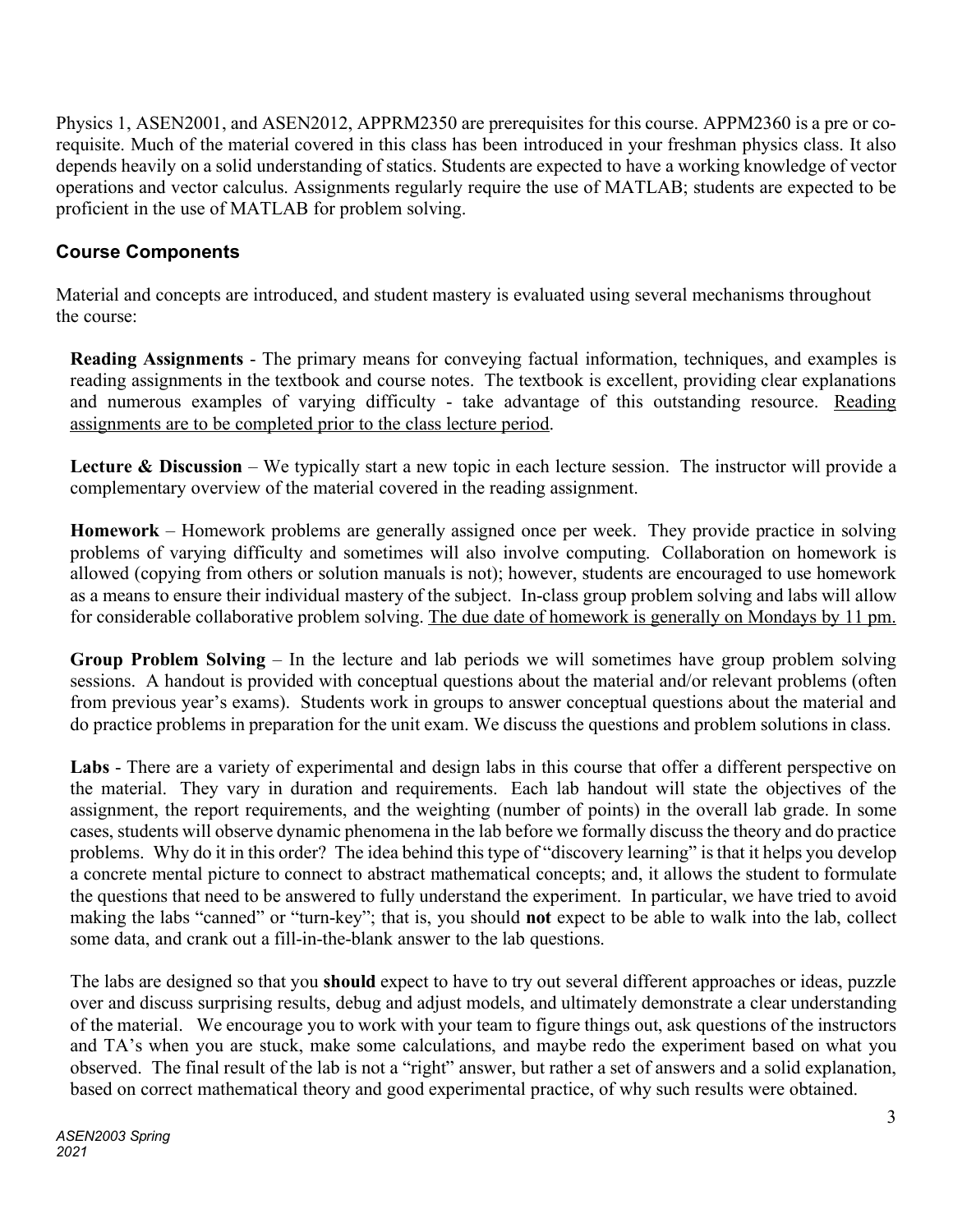In some laboratory exercises, we will stress data analysis skills. This includes extensive usage of computer programming and statistics taught in ASEN2012. In these examples, we expect students to follow directions from the instructor and provide a lab write-up that demonstrates that students understood the key concepts of the lab. Presentation of results will be stressed and students are expected to properly describe what was measured, what was modeled, and whether discrepancies between observations and models are significant. Although the computer programs written for this class will not be graded, students are required to turn them in. Students will also be required to follow programming instructions made by the instructor. Our purpose in making these programming requirements is to teach students new and efficient methods for conducting engineering analyses. Proper presentation of laboratory results is important throughout the ASEN curriculum.

**Exams** – Four *in-class exams* will be conducted at  $\sim$ 3 week intervals. Exams will include both conceptual questions and more detailed problems similar to homework or lab analysis. The *final exam* will contain material from the entire course.

### **Final Exam**

The final exam schedule is shown above. If you have 3 or more finals scheduled for the same day, university policy allows you to request a rescheduling of the exams in excess of 2. Please check your schedule and notify the instructor within the first 2 weeks of the semester if you will require a rescheduled exam for this class.

## **Logistics**

- 1. Assignment submission: All assignments are to be submitted in Gradescope (be sure to include team members for group assignments) with Canvas as a backup if you run into difficulties uploading to Gradescope. Graded assignments and rubrics will be available also through Gradscope.
- 2. Grading errors: If you notice an error in grading of your assignment, you may use the regrade request function in Gradescope to briefly describe the error. Regrade requests for any exam or assignment must be submitted to the professors within 2 weeks of the grade posting to Canvas.
- 3. Office Hours: Instructor and TA office hours will be arranged and announced as soon as possible.
- 4. Email: We reserve the right to reply to email questions only in business hours, i.e. Monday through Friday, 8:00 am – 5:00 pm. Emails received 24 hours or less before the exams are not guaranteed a response. To better help us manage and track your emails please include **ASEN2003** at the beginning of the subject line.
- 5. Attendance: Attendance to lecture on zoom or in-person is expected, but not required. Participation in laboratory sessions (either in-person or remote) is mandatory. In-class assignments may be given at any time and students are expected to come to class prepared to work with their team.
- 6. In-class exams and comprehensive final exam: Exam dates are provided on the class schedule. If you cannot take an exam due to an unavoidable schedule conflict, notify the instructor at least one week prior to the exam date to make arrangements for an alternate test date. If you cannot take an exam due to illness or other emergency situation occurring on the exam date, notify the instructor as soon as possible so that an appropriate course of action can be arranged.

Instructions on what materials may be used for exams will be provided by the instructors. Any type of collaboration or copying on an exam or final constitutes cheating and will result in an F for the course. An honor code violation report will be filed.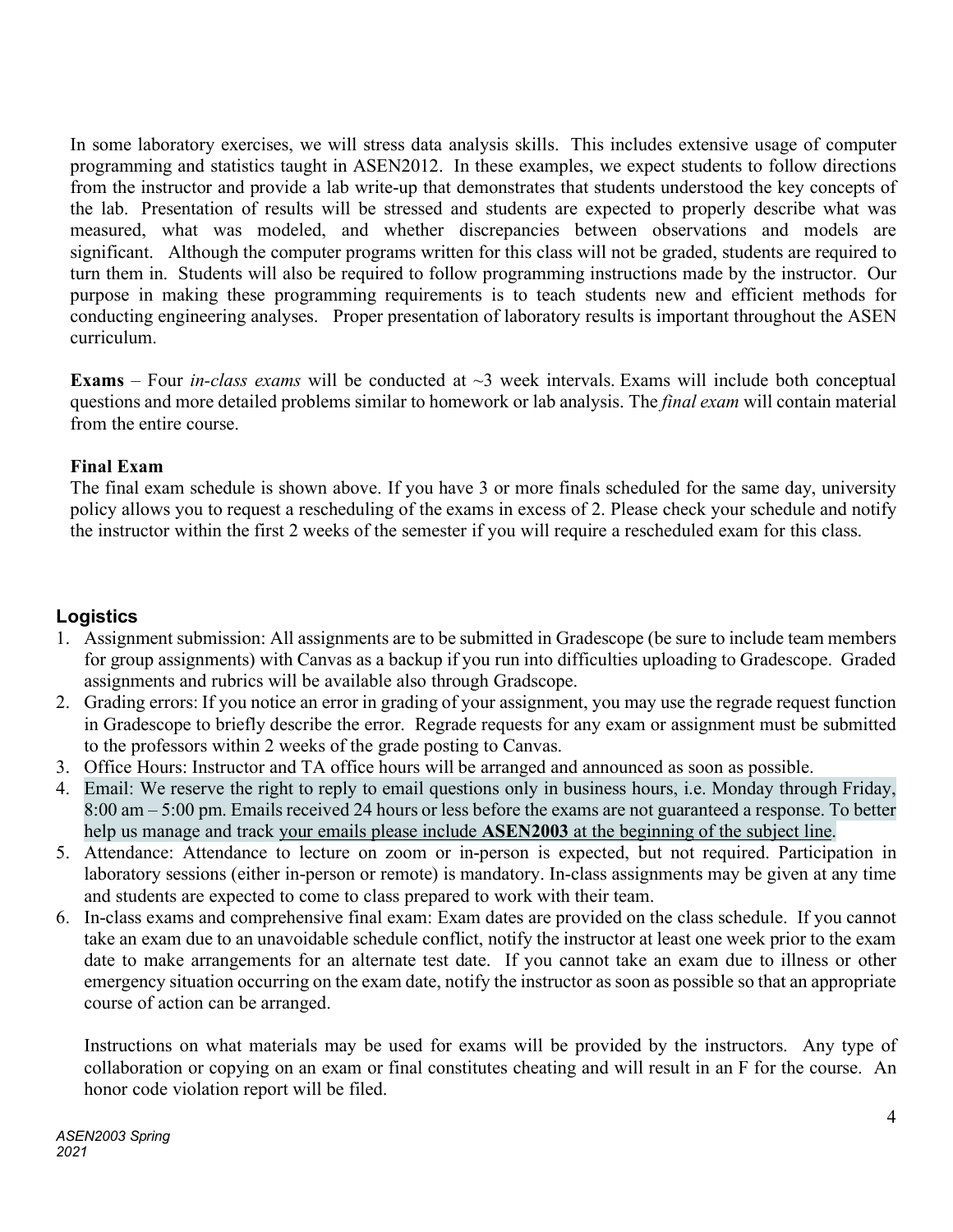- 7. Lab Reports Experimental and design lab exercises are conducted and submitted together with your team. Contributions of each team member will be identified for each exercise. Collaborations with other teams, including shared diagrams or extensive discussion of results must be acknowledged. A grading rubric is provided with each lab.
- 8. Deadlines Late assignments are not accepted except under extenuating circumstances such as a school closure or sudden illness. If such an event occurs, you are expected to contact the instructor immediately by phone or email. A hectic schedule or crashed computer is not an acceptable reason for a late lab submission. If you know in advance that you will not be on campus for a due date, you may submit your assignment to any time prior to the due date.
- 9. Grading Grades on individual assignments and for the overall course are set based on the following criteria. **Grades do not correspond to pre-specified ranges of scores.**
	- A, A- Demonstrates superior understanding of the material beyond the course requirements, excellent technical work
	- B+, B Demonstrates comprehensive understanding of the material, very strong technical work
	- B-, C+ Demonstrates good understanding of the material, complete technical work
	- C Demonstrates adequate understanding of the material to proceed to the next level; sufficient technical work
	- C- Does not demonstrate adequate understanding of the material to proceed to the next level
	- D Poor technical work
	- F Unsatisfactory performance
	- **To receive a course grade of C or better, a student must earn a C or better on the individual grade in this class**. A C is the minimum grade that allows you to proceed to a course for which this is a prerequisite. If the weighted exam and final score is below a C, the student's individual score will be assigned as their final grade in the course. In this case the group assignments will not contribute to the final grade. See the grading table below for specific weightings.
- 10. Safety is the number one priority for laboratory activities. If you have not already done so, you are required to attend an orientation and safety lecture presented both by ITLL and by course staff during the first week of the semester. Anyone violating rules of safe conduct may receive a zero for the laboratory exercise and may be restricted from ITLL. Use of ITLL facilities is a privilege, not a right. Those endangering themselves, others, or laboratory equipment by their unsafe conduct will not maintain their access privileges.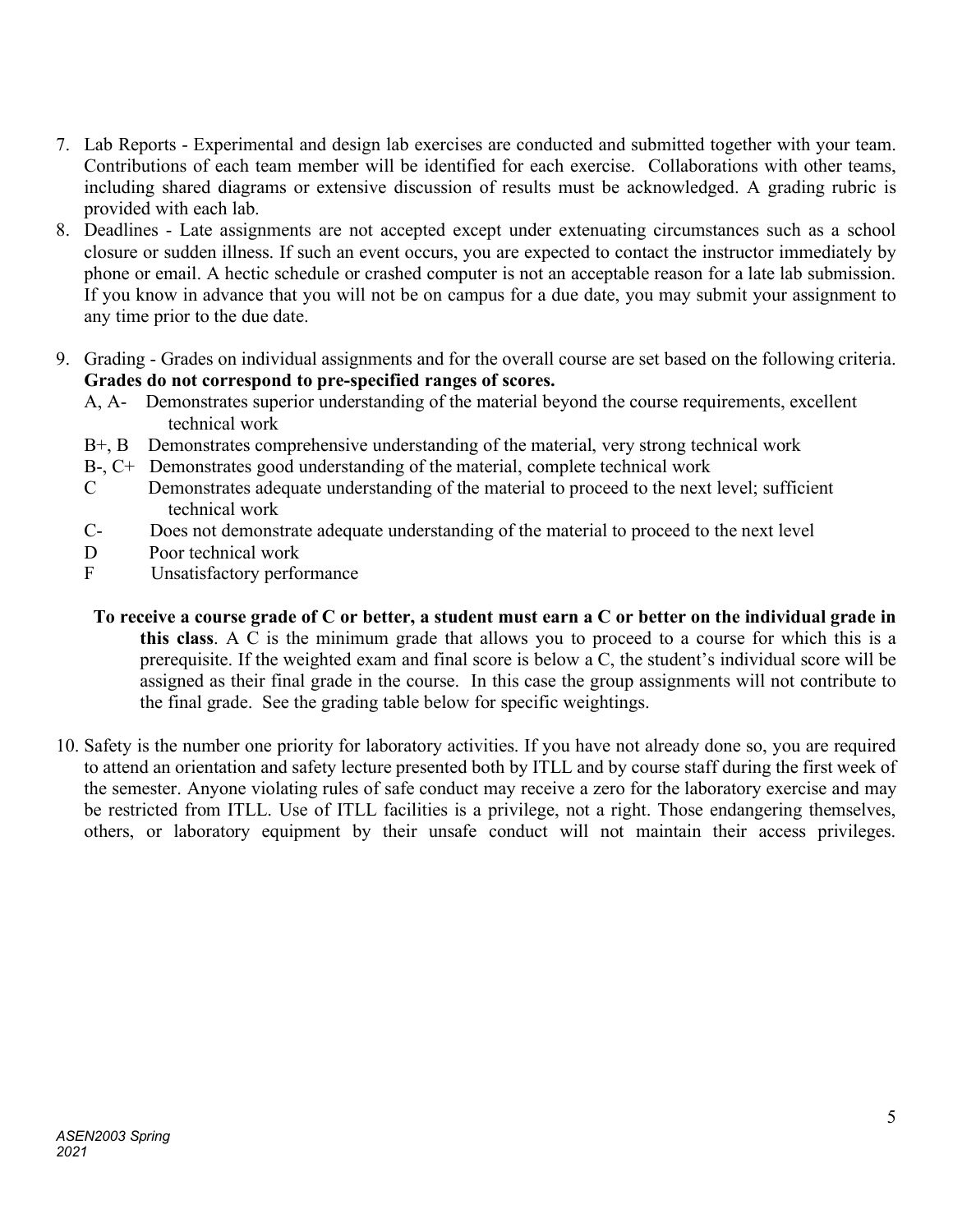## **Homework Logistics**

Posting & Submission

- Homework will be posted on Canvas/Gradescope including the due date  $&$  time.
- Homework is due in Gradescope on Mondays by 11:00 pm (Mountain Time). Late homework will not be accepted, but the lowest two homework grades will be dropped (see below).
- Solutions will be posted on Canvas after the due date.

Collaboration vs Copying/Plagiarism

- Collaboration is permitted on homework. You may discuss the means and methods for formulating and solving problems and even compare answers, but you are not free to copy someone's assignment. Copying material from any resource (including solutions manuals) and submitting it as one's own is considered plagiarism and is an Honor Code violation. Remember, the more you think about the problems yourself, the more you actually learn, and the more successful you will be on exams and in subsequent courses.
- Directly COPYING from a solution manual or other source is considered PLAGIARISM.
- While we strongly discourage students from relying on a solutions manual for pedagogical reasons, we will NOT consider the USE of a solutions manual as plagiarism. What is critical is that students SOLVE the homework on their own, regardless of the tutoring or resources they used, and not turn in a copy of someone else's work. Thus, copying another student's homework or the answer key and turning it in is plagiarism and a violation of the honor code. Content
- Homework solutions must demonstrate an understanding of the principles involved, by including diagrams, using correct notation and terminology, explaining the approach, showing the key steps to obtaining the solution, and outlining the answer with proper units. These problem-solving steps are critical for developing problem formulation skills.

Format

- Homework should be neatly handwritten with a new page for each problem. Typed homework is acceptable if you prefer it, but is definitely not required or encouraged. If you write a MATLAB script or function to solve the problems, the code must be included in your submission.
- Always submit work with a professional appearance. Neatness, clarity, and completeness count. Very messy work will be not be graded and a score of zero recorded.
- Vector notation must be used when appropriate. Numerical values must include units and a meaningful number of significant digits. Final answers must be indicated with an arrow, underline, or box.

Grading

- For grading purposes, homework is considered part of the group grade and only contributes to the total grade when the individual work is C or better.
- Homework is graded partially based on completion of all assigned problems (50%) and partially based on the quality/accuracy of a subset of the assigned problems (50%). To receive credit for completion, problems must be presented using the full appropriate problem solving approach. The problems graded for accuracy will be evaluated in more detail looking for correct methods, accurate complete results, and clear explanations (where appropriate).
- In computing the overall homework grade, we will drop the two lowest homework scores. This is meant to provide some flexibility in dealing with a higher workload in another class or unexpected situation that prevents you from completing one or two of the assignments on time.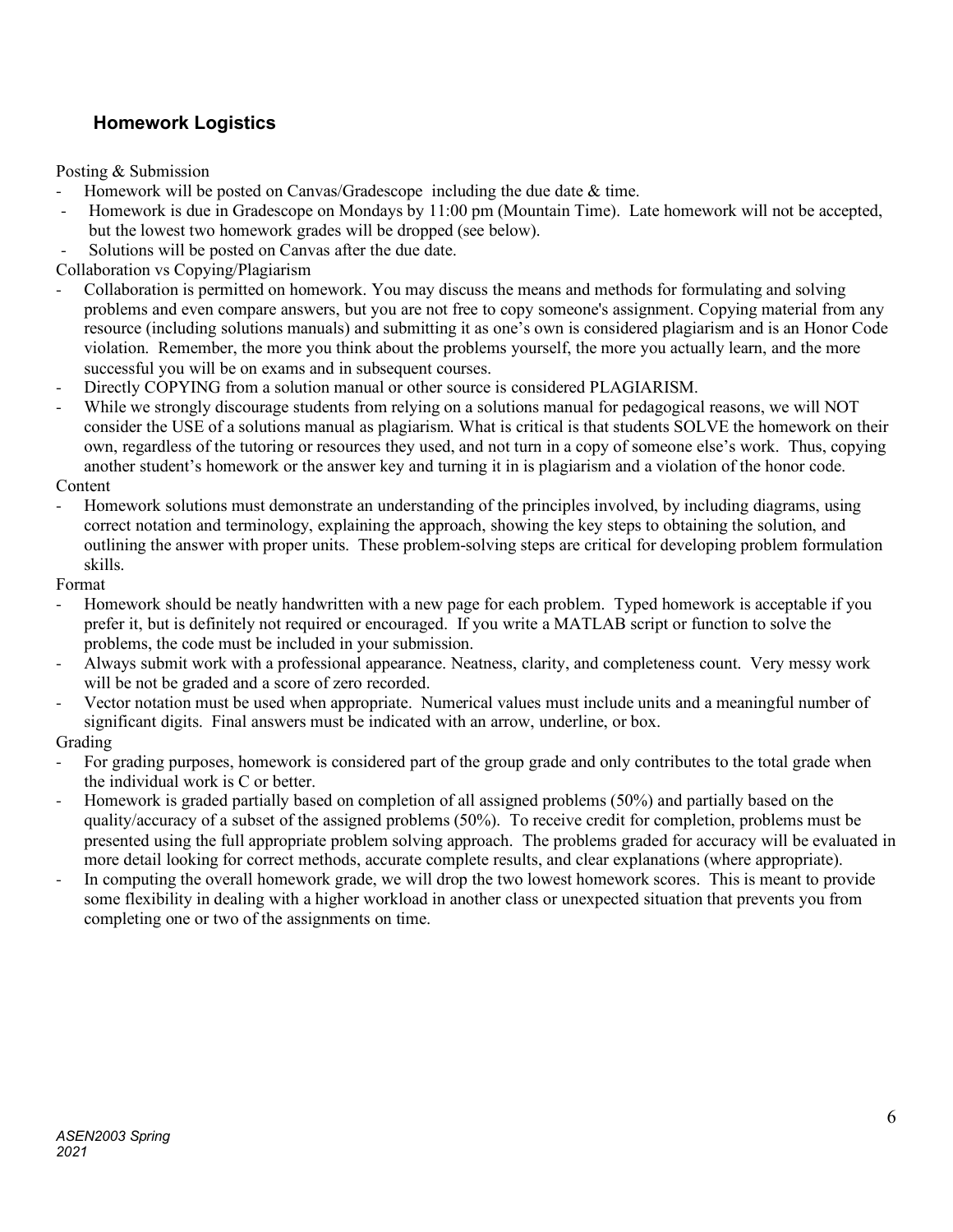## **Grading**

| <b>Type</b>             | <b>Description</b>            | Percentage                               |  |
|-------------------------|-------------------------------|------------------------------------------|--|
| <b>Individual Grade</b> | Unit Exams (4)                | 60%                                      |  |
|                         | <b>Final Exam</b>             | 40%                                      |  |
|                         | <b>Individual Total</b>       | 100%                                     |  |
| Group Grade             | Labs                          | 70%                                      |  |
|                         | <b>Homework</b>               | 30%                                      |  |
|                         | <b>Group Total</b>            | 100%                                     |  |
| <b>Final Grade</b>      | If individual grade $>= C^*$  | Final = $0.6$ *Individual + $0.4$ *Group |  |
|                         | If individual grade $<$ $C^*$ | $Final = Individual$                     |  |

\*The threshold individual grade for a C will not be higher than 70.

## **Grading Philosophy**

Assignments are graded to an absolute standard designed to indicate your level of competency in the course material. Minor adjustments may be made in the assignment of final grades, but there is a limited amount of "curving" in the course. The final grade indicates your readiness to continue to the next level in the curriculum. The AES faculty have set these standards based on our education, experience, interactions with industry, government laboratories, others in academe, and according to the criteria established by the ABET accreditation board.

The course grade is primarily dependent on individual measures of competency, i.e. exams. The other course assignments are designed to enrich the learning experience, build additional skills, and enhance individual performance, not to substitute for sub-standard individual competency. Accordingly, group assignment grades are only incorporated into the final grade when the individual grade is a C or better. In other words, if your individual average is below a C, the group-based grade fraction will not be averaged into your final grade, which will then be based solely on your individual score. This policy makes it important to use the group assignments to enhance your own learning. If the work in the assignment is split up among group members, be sure that the learning is not also split up, but is shared among the whole group. Homework is included in the group grade because collaboration is encouraged; it does not mean that copying is permitted on homework.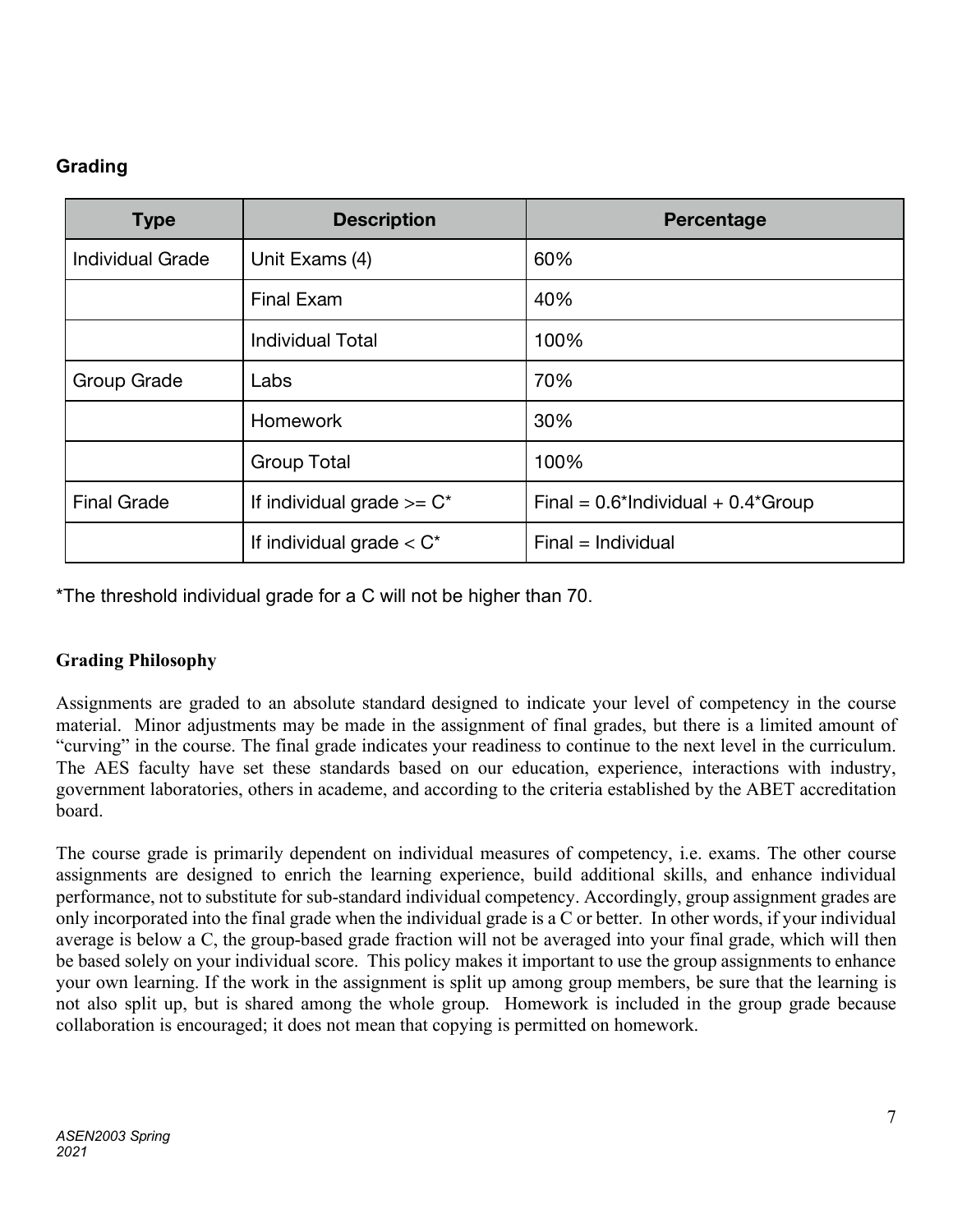## **Aerospace Engineering Sciences & University Policies 2020**

(statements can be found online as well)

# **Spring Pause**

The week of March 22-26 will be used in this class as a spring pause to provide us all with a safe and supportive way to promote health, wellness and learning without leaving campus. During this week, we won't have any exams or assignments due. We will still have class with interactive class activities that will require your attendance and be part of your final course grade. While March 25 is a wellness day, attendance is still required for all other class sessions that week. We all wish we could take a regular spring break, but public health concerns prevent us from doing so. So, we want to emphasize that it is still important for everyone to behave responsibly. Do not use the week to travel or engage in risky behavior that could result in an outbreak on campus after we all return.

## **Classroom Behavior**

Both students and faculty are responsible for maintaining an appropriate learning environment in all instructional settings, whether in person, remote or online. Those who fail to adhere to such behavioral standards may be subject to discipline. Professional courtesy and sensitivity are especially important with respect to individuals and topics dealing with race, color, national origin, sex, pregnancy, age, disability, creed, religion, sexual orientation, gender identity, gender expression, veteran status, political affiliation or political philosophy. For more information, see the policies on classroom behavior and the Student Code of Conduct.

# **Requirements for COVID-19**

As a matter of public health and safety due to the pandemic, all members of the CU Boulder community and all visitors to campus must follow university, department and building requirements, and public health orders in place to reduce the risk of spreading infectious disease. Required safety measures at CU Boulder relevant to the classroom setting include:

- maintain 6-foot distancing when possible,
- wear a face covering in public indoor spaces and outdoors while on campus consistent with state and county health orders,
- clean local work area.
- practice hand hygiene,
- follow public health orders, and
- if sick and you live off campus, do not come onto campus (unless instructed by a CU Healthcare professional), or if you live on-campus, please alert CU Boulder Medical Services.

Students who fail to adhere to these requirements will be asked to leave class, and students who do not leave class when asked or who refuse to comply with these requirements will be referred to Student Conduct and Conflict Resolution. For more information, see the policies on COVID-19 Health and Safety and classroom behavior and the Student Code of Conduct. If you require accommodation because a disability prevents you from fulfilling these safety measures, please see the "Accommodation for Disabilities" statement on this syllabus.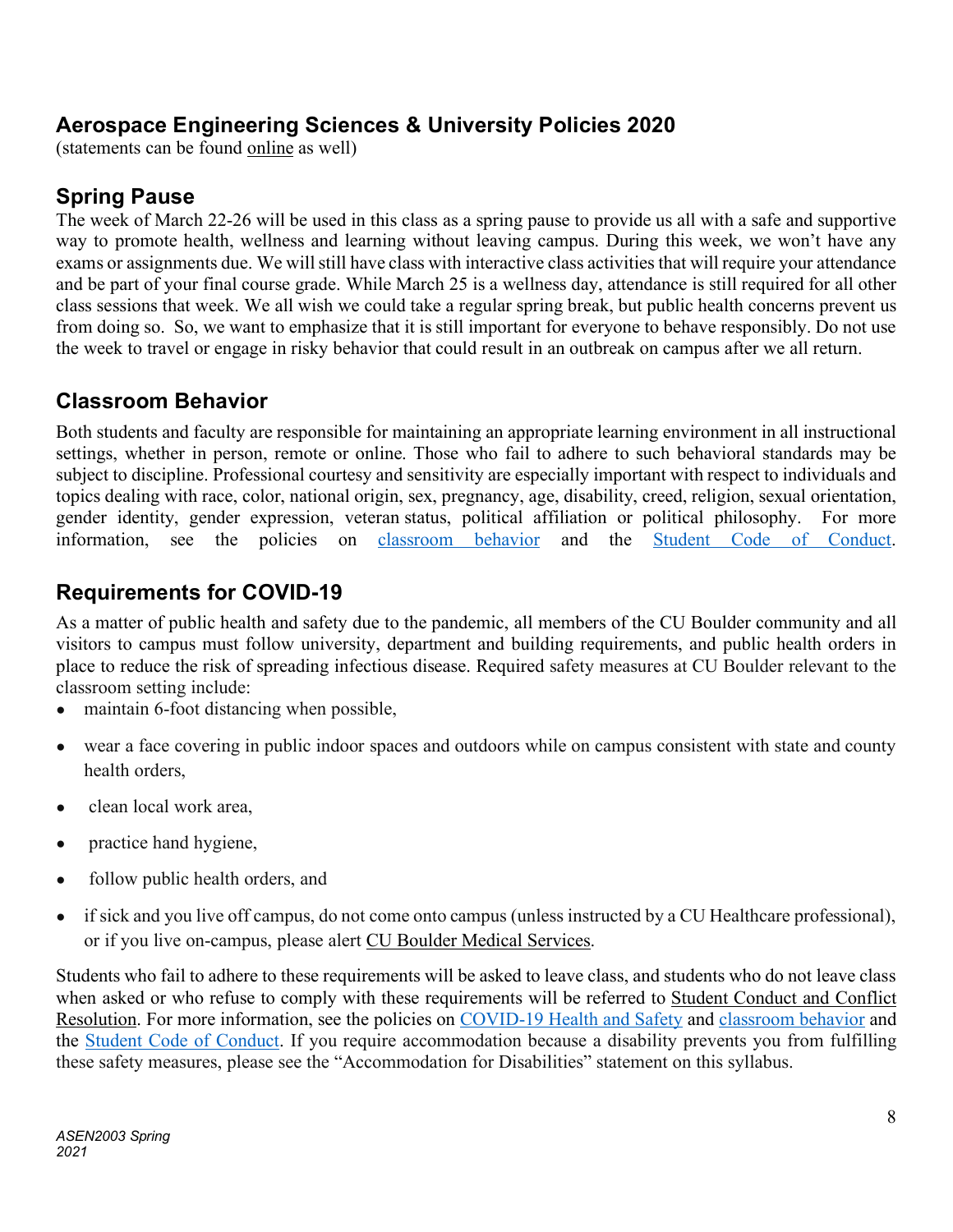All students who are new to campus must complete the COVID-19 Student Health and Expectations Course. Before coming to campus each day, all students are required to complete the Buff Pass.

Students who have tested positive for COVID-19, have symptoms of COVID-19, or have had close contact with someone who has tested positive for or had symptoms of COVID-19 must stay home. In this class, if you are sick or quarantined and unable to participate in specific lecture or lab activities, please notify the instructors and if possible, your lab partners, of your absence. In accordance with FERPA privacy laws, you are not required to state the nature of your illness/reason for being absent.

## **Accommodation for Disabilities**

If you qualify for accommodations because of a disability, please submit your accommodation letter from Disability Services to your faculty member in a timely manner so that your needs can be addressed. Disability Services determines accommodations based on documented disabilities in the academic environment. Information on requesting accommodations is located on the Disability Services website. Contact Disability Services at 303-492-8671 or dsinfo@colorado.edu for further assistance. If you have a temporary medical condition, see Temporary Medical Conditions on the Disability Services website.

## **Preferred Student Names and Pronouns**

CU Boulder recognizes that students' legal information doesn't always align with how they identify. Students may update their preferred names and pronouns via the student portal; those preferred names and pronouns are listed on instructors' class rosters. In the absence of such updates, the name that appears on the class roster is the student's legal name.

## **Honor Code**

All students enrolled in a University of Colorado Boulder course are responsible for knowing and adhering to the Honor Code. Violations of the policy may include: plagiarism, cheating, fabrication, lying, bribery, threat, unauthorized access to academic materials, clicker fraud, submitting the same or similar work in more than one course without permission from all course instructors involved, and aiding academic dishonesty. All incidents of academic misconduct will be reported to the Honor Code (honor@colorado.edu); 303-492-5550). Students found responsible for violating the academic integrity policy will be subject to nonacademic sanctions from the Honor Code as well as academic sanctions from the faculty member. Additional information regarding the Honor Code academic integrity policy can be found at the Honor Code Office website.

## **Sexual Misconduct, Discrimination, Harassment and/or Related Retaliation**

The University of Colorado Boulder (CU Boulder) is committed to fostering an inclusive and welcoming learning, working, and living environment. CU Boulder will not tolerate acts of sexual misconduct (harassment, exploitation, and assault), intimate partner violence (dating or domestic violence), stalking, or protected-class discrimination or harassment by members of our community. Individuals who believe they have been subject to misconduct or retaliatory actions for reporting a concern should contact the Office of Institutional Equity and Compliance (OIEC) at 303-492-2127 or cureport@colorado.edu. Information about the OIEC, university policies, anonymous reporting, and the campus resources can be found on the OIEC website.